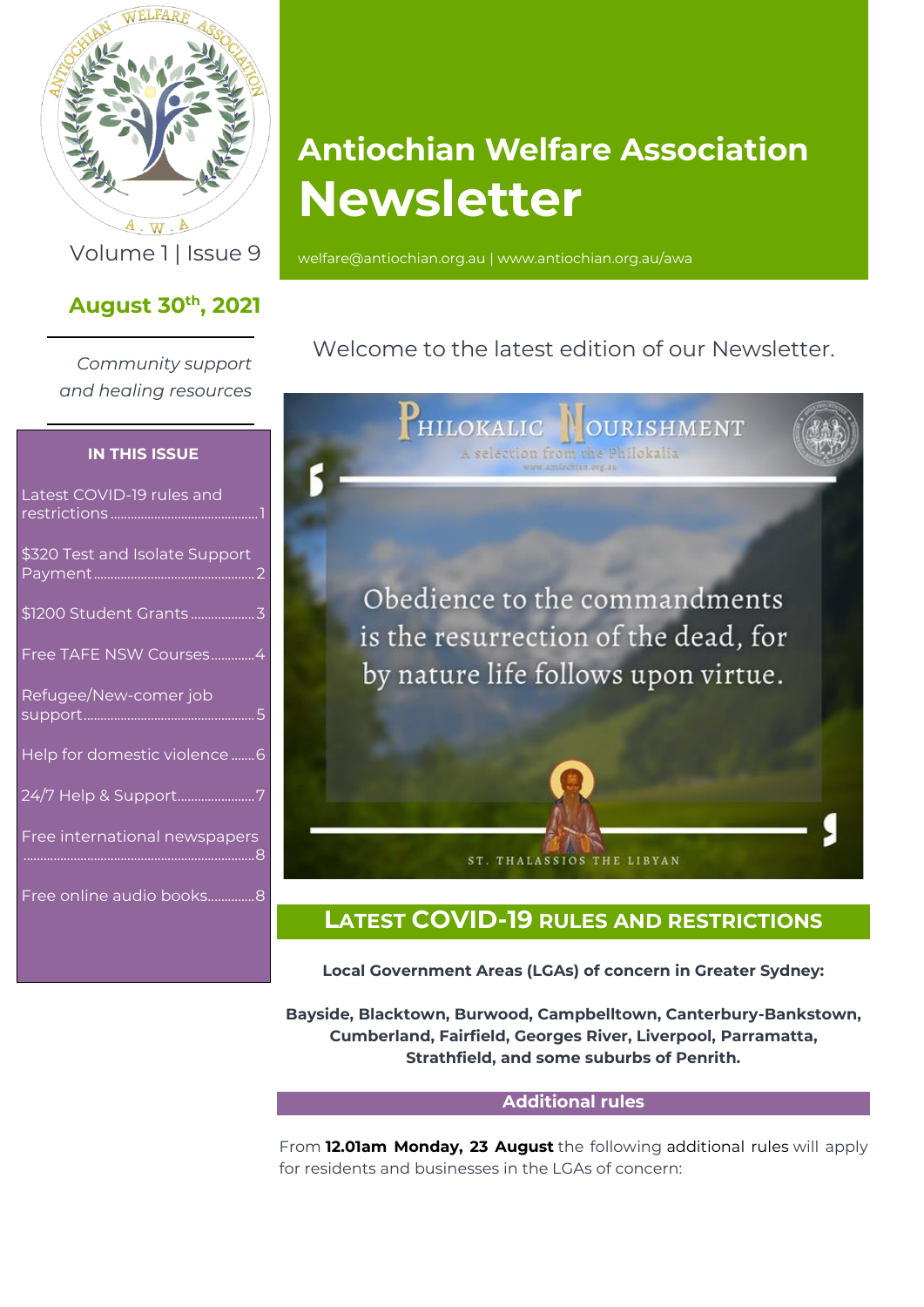- Curfews will be introduced from 9pm to 5am (except for authorised workers, emergencies or medical care) to help reduce the movement of young people;
- Outdoor exercise is limited to one hour per day;
- The following retail premises must close except for click and collect: garden centres and plant nurseries, office supplies, hardware and building supplies, landscaping material supplies, rural supplies, and pet supplies (tradespeople are allowed to shop in-store where relevant); and
- All exams and other education or professional development related activities will move online, not including the HSC. The government announced the education plan on Friday the 27<sup>th</sup> of August. The latest advice for families can be found [here.](https://education.nsw.gov.au/covid-19/advice-for-families)

#### **Workplaces and Authorised Workers**

New restrictions around **workplaces and [authorised](https://aus01.safelinks.protection.outlook.com/?url=http%3A%2F%2Fnews.multicultural.nsw.gov.au%2Flink%2Fid%2Fzzzz611f320e1573c424Pzzzz5e814f4e8371b207%2Fpage.html&data=04%7C01%7Cmyriam.bahari4%40tafensw.edu.au%7C1e0a13ef1a204d1a419008d963950d82%7C1953722255d7458184fbc2da6e835c74%7C0%7C0%7C637650314091502142%7CUnknown%7CTWFpbGZsb3d8eyJWIjoiMC4wLjAwMDAiLCJQIjoiV2luMzIiLCJBTiI6Ik1haWwiLCJXVCI6Mn0%3D%7C1000&sdata=7CfuB4KbqSneK%2FYUPgAchJkhS%2F%2BQQE%2BASIxi7WLTzD8%3D&reserved=0) workers** from the LGAs of concern will be introduced:

- Childcare workers and disability support workers who live or work in the LGAs of concern must have their first vaccination dose by **30 August;**
- Authorised workers who work outside their LGA of concern are only permitted to work if rapid antigen testing is implemented at their worksite **or** they have had their first vaccination dose by **30 August.**
- From **Saturday, 28 August**, authorised workers from the LGAs of concern are required to carry a permit issued by [Service](https://www.service.nsw.gov.au/transaction/register-your-travel-within-nsw) NSW declaring that they are an authorised worker and cannot work from home; and
- From **Saturday, 28 August,** anyone entering an LGA of concern for the purposes of work must carry a worker permit issued by [Service](https://www.service.nsw.gov.au/transaction/register-your-travel-within-nsw) [NSW.](https://www.service.nsw.gov.au/transaction/register-your-travel-within-nsw)

As of 12.01am **Monday, 23 August,** workers from the Canterbury-Bankstown, Cumberland and Fairfield LGAs will no longer have to have been tested for COVID-19 in the previous 72 hours to work outside their LGA.

## <span id="page-1-0"></span>**\$320 TEST AND ISOLATE SUPPORT PAYMENT**

A COVID-19 Test and Isolate support payment of \$320 is available to support [eligible workers](https://www.service.nsw.gov.au/transaction/apply-test-and-isolate-support-payment) who are required to self-isolate and unable to work while waiting for a COVID-19 test result.

Currently, to be eligible for this payment, workers must be older than 17 years and live in one of the LGAs of concern. This new payment is an addition to the range of [financial support packages](https://aus01.safelinks.protection.outlook.com/?url=http%3A%2F%2Fnews.multicultural.nsw.gov.au%2Flink%2Fid%2Fzzzz61271b3a2d659064Pzzzz5e814f4e8371b207%2Fpage.html&data=04%7C01%7Cmyriam.bahari4%40tafensw.edu.au%7C817d17cd22ab41cbf7c708d9684c4336%7C1953722255d7458184fbc2da6e835c74%7C0%7C0%7C637655499019815647%7CUnknown%7CTWFpbGZsb3d8eyJWIjoiMC4wLjAwMDAiLCJQIjoiV2luMzIiLCJBTiI6Ik1haWwiLCJXVCI6Mn0%3D%7C1000&sdata=I9NZuy3owk2CsOcqORUWA5ALIaULchcMWWdBRUuhVGw%3D&reserved=0) available for individuals and businesses.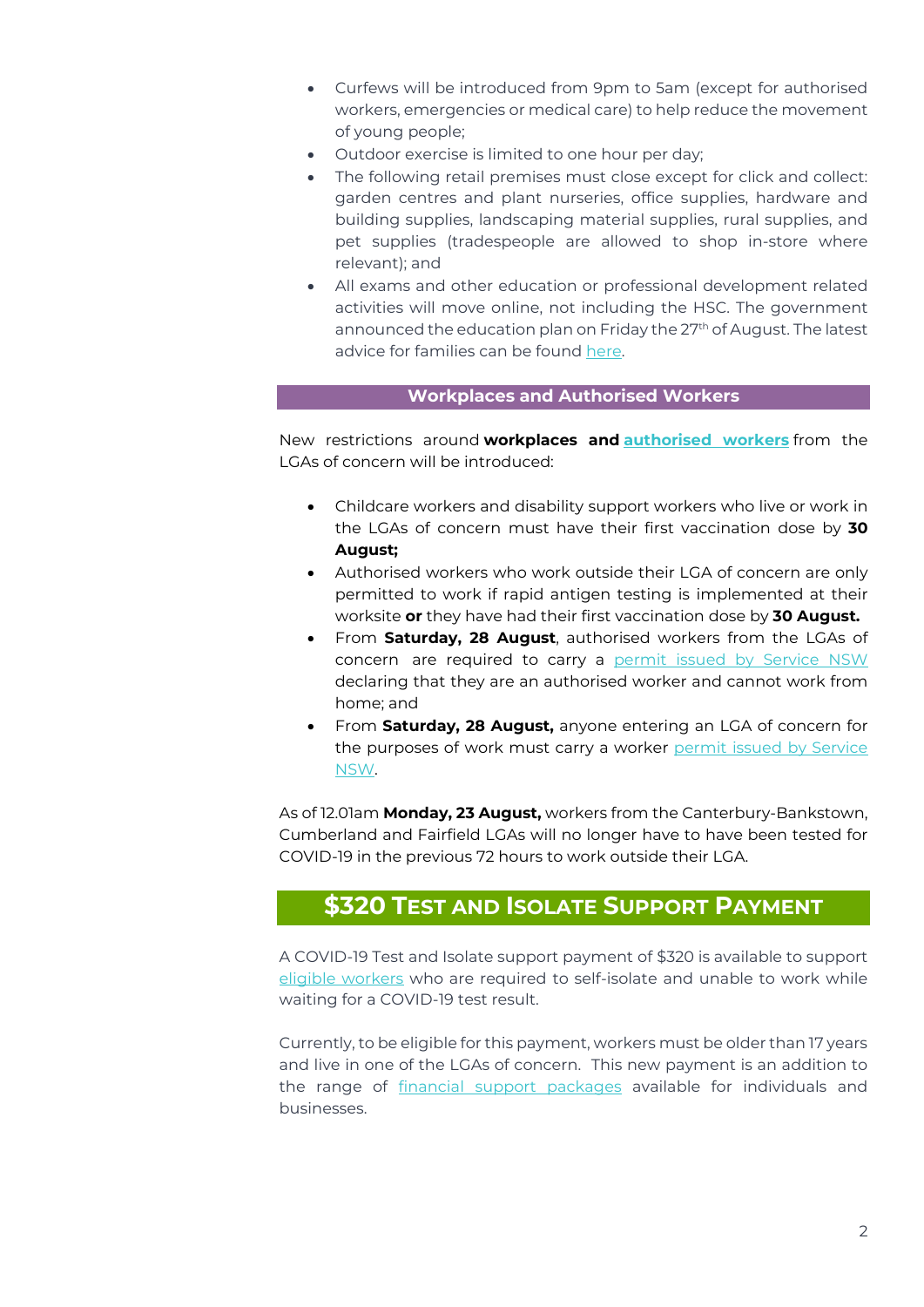## **\$1200 STUDENT GRANTS**

<span id="page-2-0"></span>

**School Student Assistance - Technology and Educational Supplies** 

Variety Children Charity - Learn Grant helps families living with financial hardship to purchase educational technology and supplies. The grant is open to families with children aged 4-18, attending school throughout NSW and the ACT. **We Learn comprises two grants: Educational Technology (up to \$1,200) and Educational Supplies (up to \$500).**

**Educational Technology grant** recipients can use the grant to pay for any of the following items from the exclusive online Harvey Norman/ Variety NSW Website: iPad, computer or laptop, protective case or computer accessories (keyboard, mouse, stylus pen etc). High school students can also purchase printers and educational software.

**Educational Supplies grant** recipients can use the grant to pay for school uniforms, stationery, school textbooks, school lunch boxes and drinks bottles, school excursions/ incursions and school camp. Items must be purchased from Big W, Lowes or the child's school.

#### **Applications close: Friday, 3rd September 2021.**

- [More information and application](https://aus01.safelinks.protection.outlook.com/?url=https%3A%2F%2Fwww.variety.org.au%2Fnsw%2Fwe-learn-grant%2F&data=04%7C01%7Cmyriam.bahari4%40tafensw.edu.au%7Cb7880c06c6e2426e088c08d9681f5a54%7C1953722255d7458184fbc2da6e835c74%7C0%7C0%7C637655306130797033%7CUnknown%7CTWFpbGZsb3d8eyJWIjoiMC4wLjAwMDAiLCJQIjoiV2luMzIiLCJBTiI6Ik1haWwiLCJXVCI6Mn0%3D%7C1000&sdata=YCDs1sEzyxbxgNjpMDw%2FoADXD236e126c2R3PRFHw18%3D&reserved=0)
- Contact: [kidssupport@varietynsw.org.au](mailto:kidssupport@varietynsw.org.au)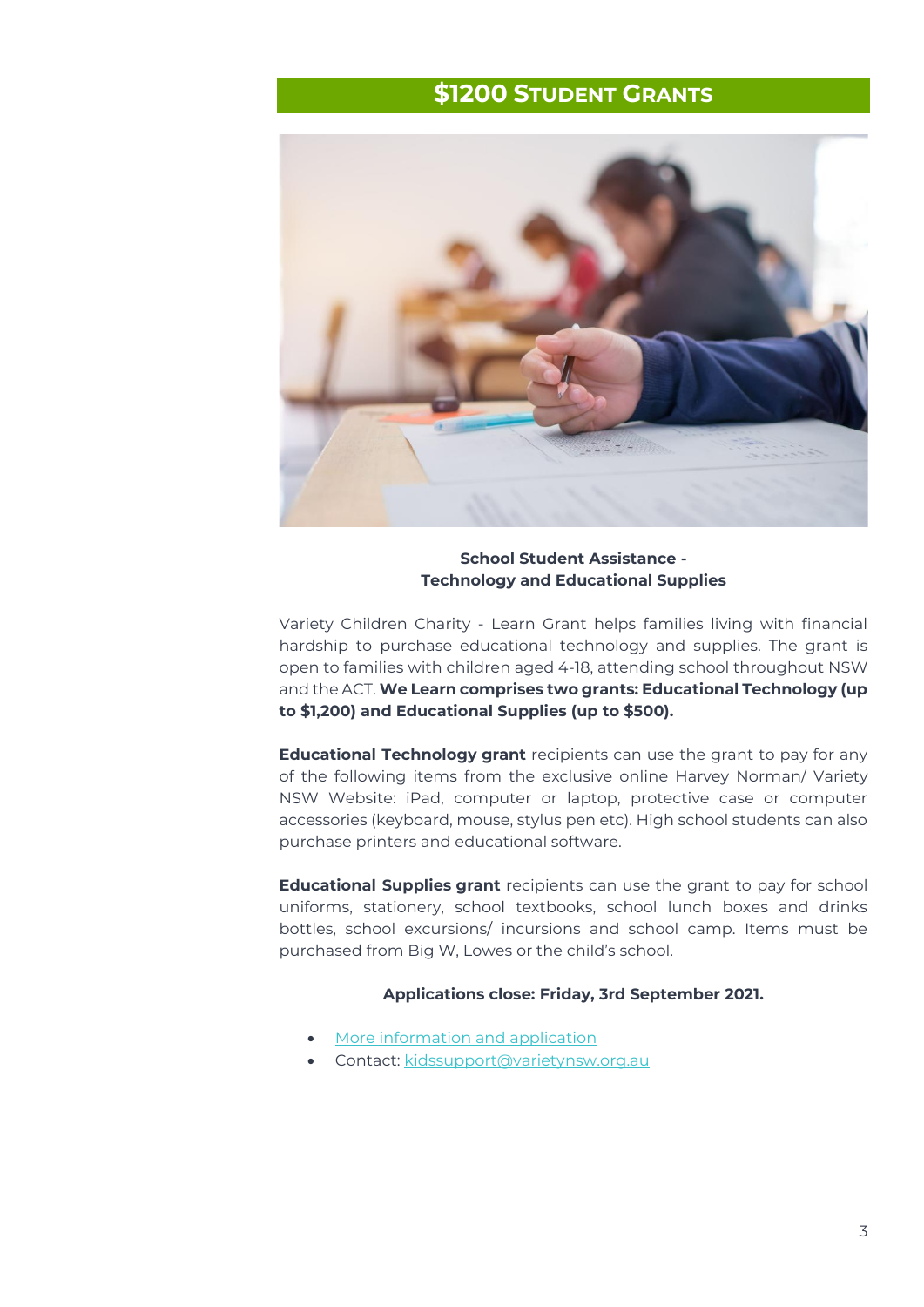## **FREE TAFE NSW COURSES**

<span id="page-3-0"></span>Whether you're currently in lockdown or in wider NSW and want to upskill, you can with a **fee-free online short course**.



TAFE NSW, in conjunction with the NSW Government, is offering a number of **fee-free short courses to all NSW residents.** Places are limited. Courses are a mix of self-paced online or teacher-led virtual classrooms, which can pathway into a variety of full TAFE NSW qualifications.

#### \* **Terms and Conditions:**

- To be eligible, you need to be an Australian citizen, Australian permanent resident, Australian permanent humanitarian visa holder or New Zealand citizens
- You need to be 15 years or over, no longer at school, and living or working in NSW.
- You can only enrol in one fee-free\* course at a time.
- If you are a TAFE NSW staff member or contractor, you cannot enrol in a fee-free\* course.

#### **Courses available**

Statement of Attainment in:

- [Alcohol and Other Drug Work](https://www.tafensw.edu.au/course/-/c/c/900-82348V01/Statement-of-Attainment-in-Alcohol-and-Other-Drug-work)
- [Construction Materials & Work Health and Safety](https://www.tafensw.edu.au/offering/-/o/o/900-80250V01-21OTE-500/Statement-of-Attainment-in-Construction-Materials-and-Work-Health-and-Safety)
- [Emotional Intelligence](https://www.tafensw.edu.au/offering/-/o/o/900-82367V01-21NEW-679/Statement-of-Attainment-in-Emotional-Intelligence)
- [Intro to Community Services](https://www.tafensw.edu.au/offering/-/o/o/900-82370V01-21OTE-501/Statement-of-Attainment-in-Introduction-to-Community-Services-Industry)
- [Intro to Real Estate](https://www.tafensw.edu.au/offering/-/o/o/900-82371V01-21OTE-502/Statement-of-Attainment-in-Introduction-to-Real-Estate)
- [Medical Administration](https://www.tafensw.edu.au/offering/-/o/o/900-82368V01-21OTE-503/Statement-of-Attainment-in-Medical-Administration)
- [Mental Health](https://www.tafensw.edu.au/course/-/c/c/900-82349V01/Statement-of-Attainment-in-Mental-Health)
- [Producing Documents & Spreadsheets](https://www.tafensw.edu.au/course/-/c/c/900-82347V01/Statement-of-Attainment-in-Producing-Documents-and-Spreadsheets)
- [Reading and Writing for Adults](https://www.tafensw.edu.au/offering/-/o/o/900-82376V01-21OTE-501/Statement-of-Attainment-in-Reading-and-Writing-for-Adults)
- **[Reading Plans for Builders](https://www.tafensw.edu.au/offering/-/o/o/900-82344V01-21OTE-500/Statement-of-Attainment-in-Reading-Plans-for-Builders)**
- **[Small Business](https://www.tafensw.edu.au/offering/-/o/o/900-82369V01-21OTE-504/Statement-of-Attainment-in-Small-Business)**
- **[Hospitality](https://www.tafensw.edu.au/course/-/c/c/SG00008098/Statement-of-Attainment-in-Hospitality--Interact-with-Customers--Safe-Work-Practices-and-Visitor-Information-)**
- [Customer Service](https://www.tafensw.edu.au/course/-/c/c/SITSS00036-01/Statement-of-Attainment-in-Customer-Service)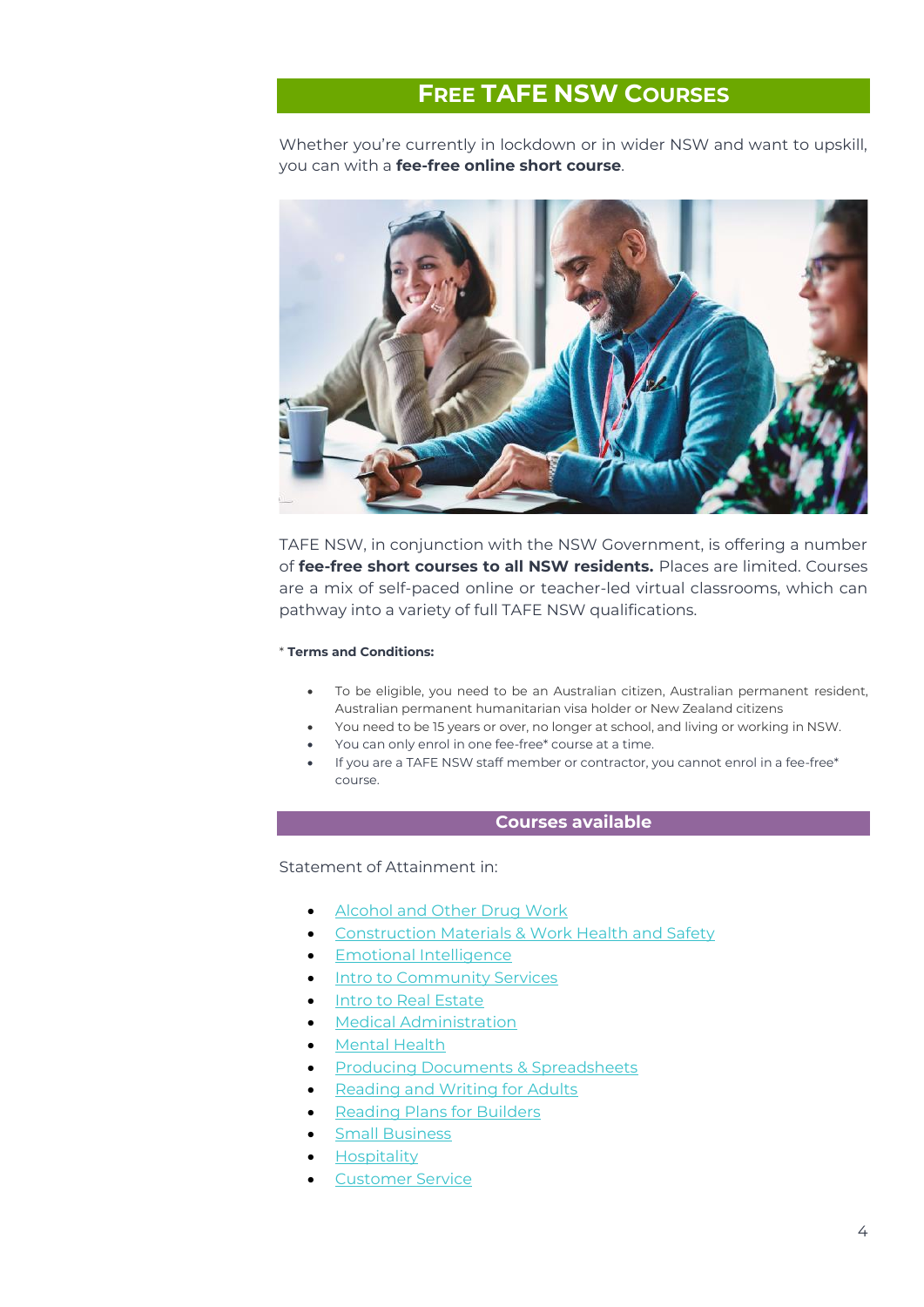## <span id="page-4-0"></span>**REFUGEE/NEW-COMER JOB SUPPORT**

#### **Interested in becoming an Australia Post courier?**

Thrive Refugee Enterprise is a non-for-profit organisation established to help refugees start and expand business enterprises by providing business loans. They are currently running a free weekly Information Session to help support you on your business journey!

**Thrive have ongoing vacancies for refugees interested in owner-driver positions with Australia Post. No experience needed for a courier job!**

#### **For more information:**

Gus Nehme - NSW State Manager Ph: 0400 414 474 E: [gnehme@tre.org.au](mailto:gnehme@tre.org.au)



# **COURIER AND<br>AUSTRALIAN POST<br>INFORMATION SESSIONS**

Thrive is a non-for-profit organisation established to help refugees start and expand business enterprises by providing business loans.

A weekly Information Session to help support you on your business journey!

We have ongoing vacancies for refugees interested in owner-driver positions with Australia Post. No experience needed for a courier job!

## DETAILS:

JOIN online via Zoom on Wednesday at 11AM! Zoom Meeting ID: 874 7595 1113 Gus Nehme **NSW State Manager** 0400 414 474 E: gnehme@tre.org.au

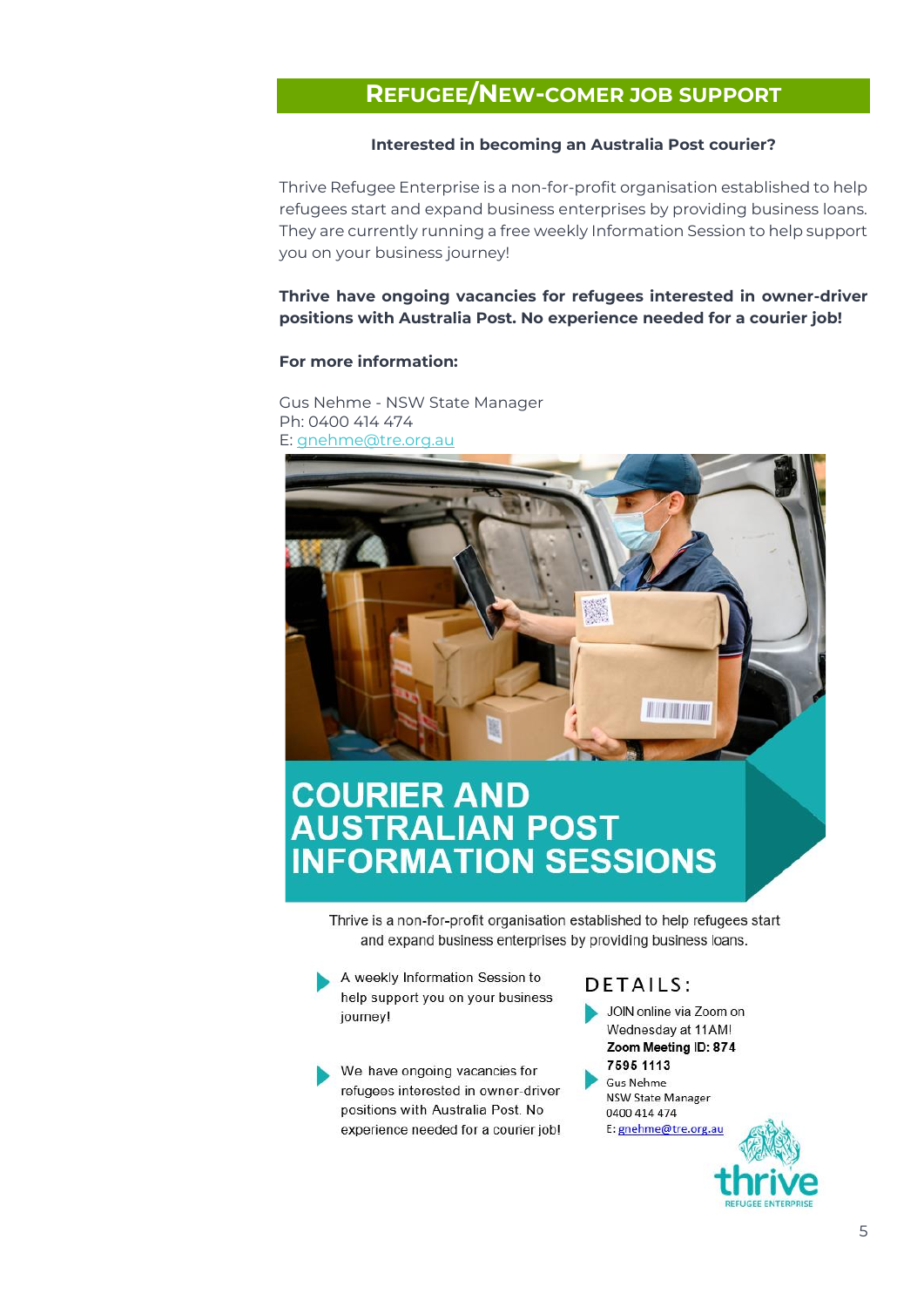### **HELP FOR DOMESTIC VIOLENCE**

<span id="page-5-0"></span>You can leave your home to get help for domestic and family violence or sexual assault.

## If you need support call 1800RESPECT 1800 737 732

Chat online at www.1800respect.org.au

Free, confidential, 24/7 support. Interpreters available.

Call Triple Zero (000) if you're in immediate danger.



يمكنكم مغادرة المنزل للحصول على المساعدة بشأن العنف المنزلي<br>والعائلي أو الاعتداء الجنسي.

## .<br>إذا كنتم بحاجة للدعم، اتصلوا على الرقم 1800RESPECT 1800 737 732

قوموا بالدردشة عبر الإنترنت على www.1800respect.org.au

خدمة دعم مجانية وسرية 24/7. الترجمة الشفهية متوفرة. إذا كنتم معرضين لخطر داهم، اتصلوا على الرقم ثلاثة أصفار (000).

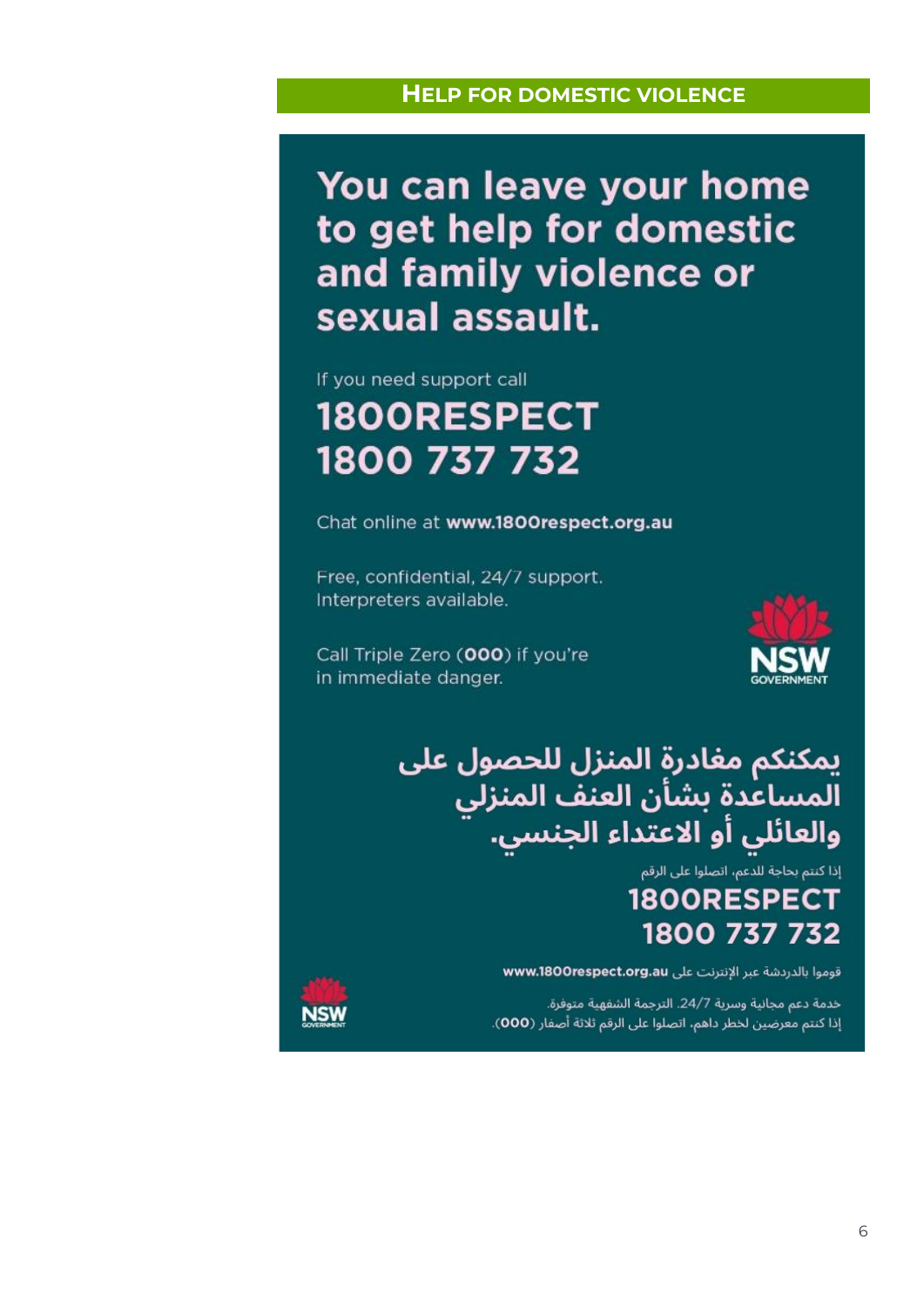## **24/7 HELP & SUPPORT**

<span id="page-6-0"></span>

| <b>Organisation Name</b>                | <b>Contact Details</b>                                  | <b>Purpose</b>                                                                                                                                                                  |
|-----------------------------------------|---------------------------------------------------------|---------------------------------------------------------------------------------------------------------------------------------------------------------------------------------|
| <b>Mental Health Line</b>               | 1800 011 511                                            |                                                                                                                                                                                 |
| <b>Lifeline</b>                         | 131 114                                                 | Crisis support and suicide<br>prevention.                                                                                                                                       |
| <b>Suicide Calack</b><br><b>Service</b> | 1300 659 467                                            |                                                                                                                                                                                 |
| <b>Beyond Blue</b>                      | 1300 224 636                                            | Support for mental health<br>issues such as anxiety and<br>depression.                                                                                                          |
| <b>Kids Helpline</b>                    | 1800 55 1800                                            | Help and support.                                                                                                                                                               |
| <b>MensLine Australia</b>               | 1300 78 99 78                                           | Support for men with<br>concerns about mental health,<br>anger management, family<br>violence (using and<br>experiencing), addiction,<br>relationship, stress and<br>wellbeing. |
| <b>Gambling</b><br><b>Help Online</b>   | 1800 858 858,<br>https://www.gamblinghelponline.org.au/ |                                                                                                                                                                                 |